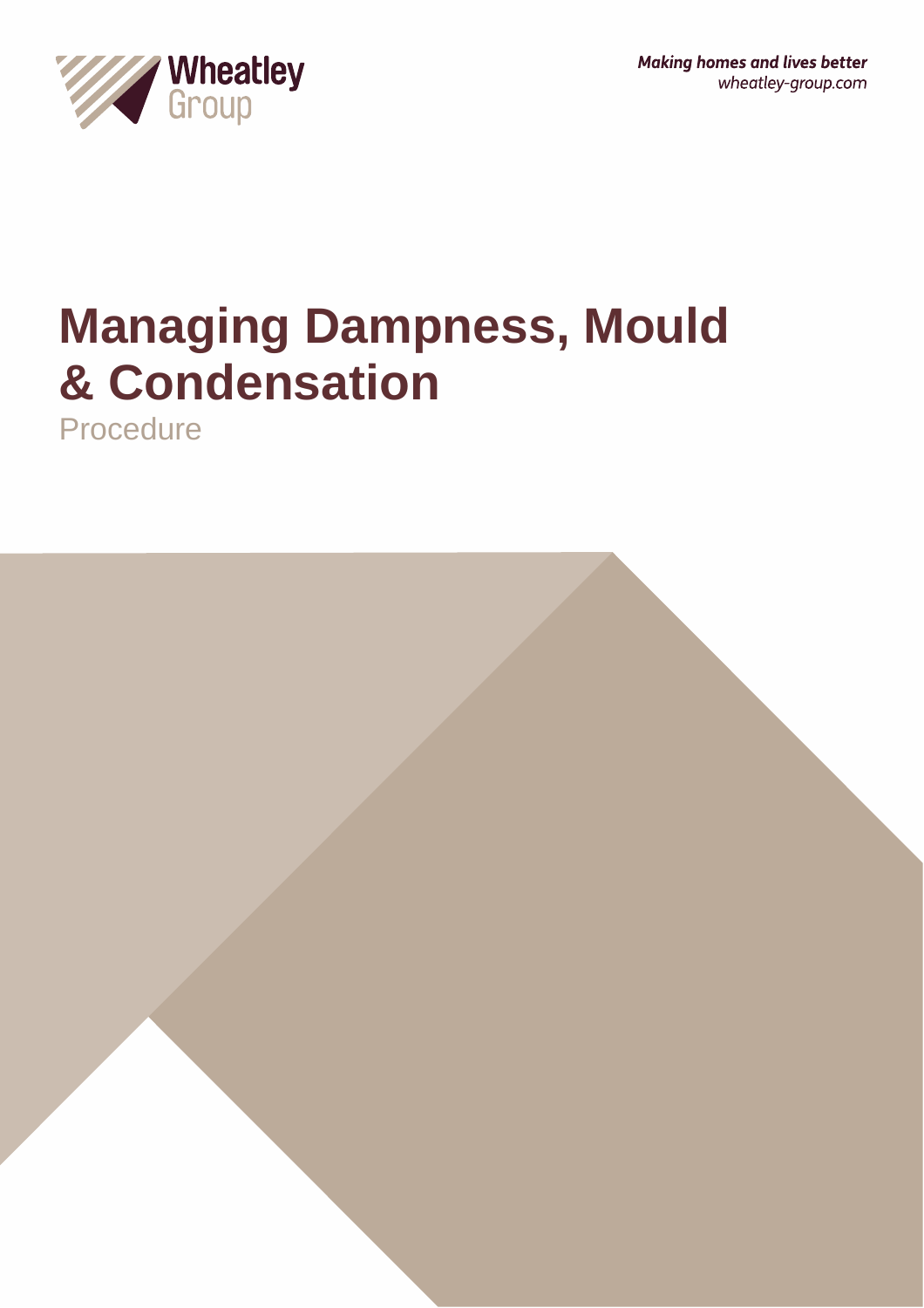# **Contents**

- 1. Purpose
- 2. Scope
- 3. Contributory Factors of Dampness, Mould & Condensation
- 4. Four Main Categories of Dampness
- 5. Procedure / Process
- 6. Turning insight into action
- 7. Monitoring and Compliance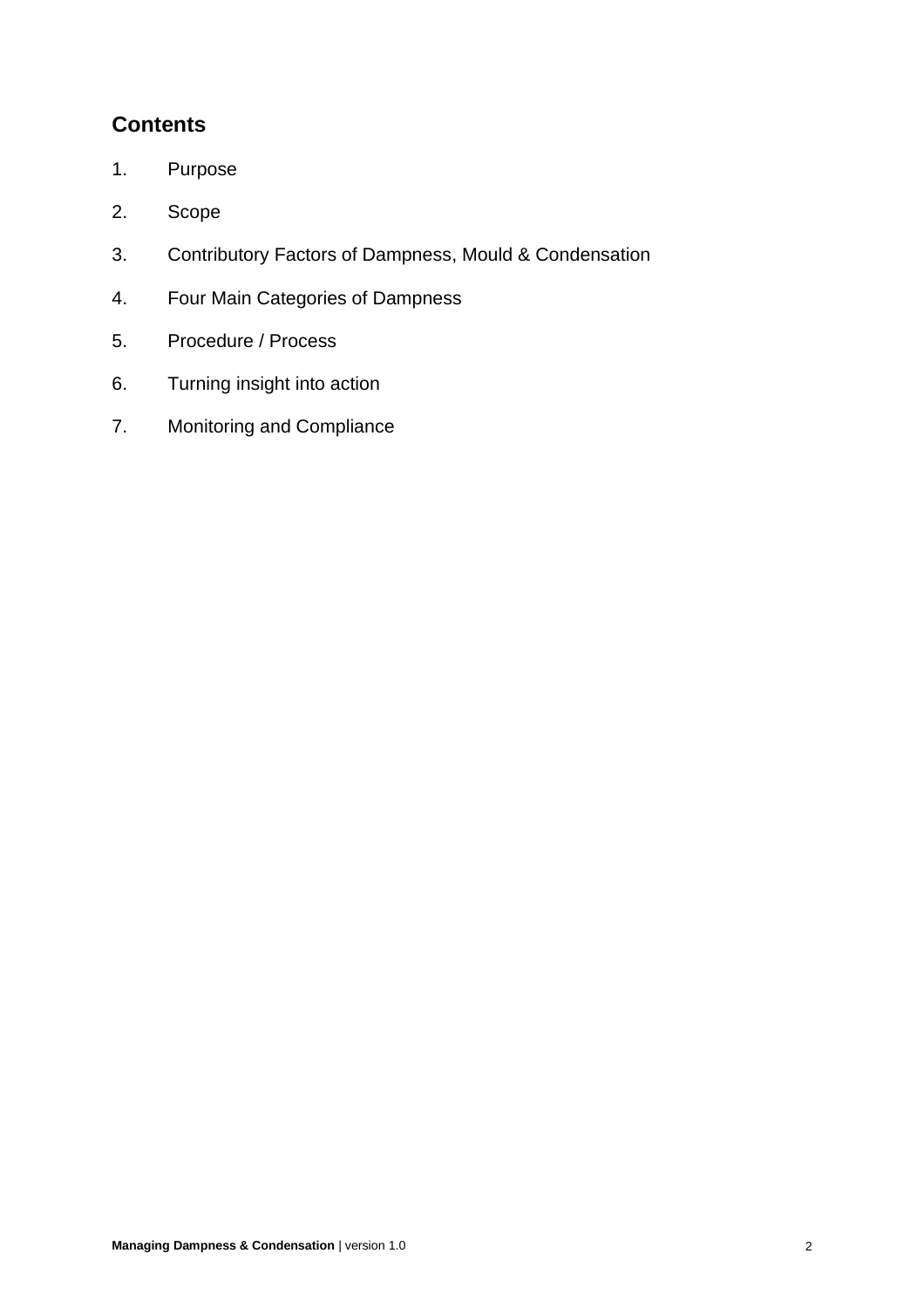## **1. Purpose**

1.1. To provide a Group wide procedure that will create a consistent approach to addressing cases of mould and condensation or dampness through to resolution and rectification of cause.

#### 2. **Scope**

2.1. The procedure applies to Wheatley Group employees, contractors and stakeholders

#### 3. **Contributory Factors of Dampness, Mould & Condensation**

#### 3.1. **Fuel poverty**

It is recognised that fuel poverty is a major factor in cases of condensation which can lead to mould problems when customers are unable to afford to heat their home effectively.

#### 3.2. **Cold Bridging**

Cold Bridging can be found in many areas including poorly installed cavity wall insulation for example. Where a gap occurs in the insulation this can cause areas to become colder, which would then be at risk of increased condensation.

#### 3.3. **Blocked or broken ventilation**

This would include blocked solum or air bricks and broken window trickle vents

#### 3.4. **Broken or no extractor fans**

Where possible, all kitchens, bathrooms and utility rooms should have a functioning extractor fan.

#### 3.5. **Radiators**

Heating systems performance is not always at the standard required to prevent condensation. Radiators may be undersized for the room volume and can be located on internal walls creating colder external walls.

# 3.6. **Missing/damaged render or pointing on brickwork**

There could be various reasons for poor or broken pointing (i.e. the finish between bricks) on parts of a brick wall which may have created cold spots for condensation and penetrating damp. The same can also be true with damaged render systems

#### 3.7. **Leaking guttering**

Guttering can, over time, corrode, warp or sag causing leaking joints. Lack of effective maintenance can result in blocked or chocked gutters and downpipes that can, through time, cause damage to the fabric of the building.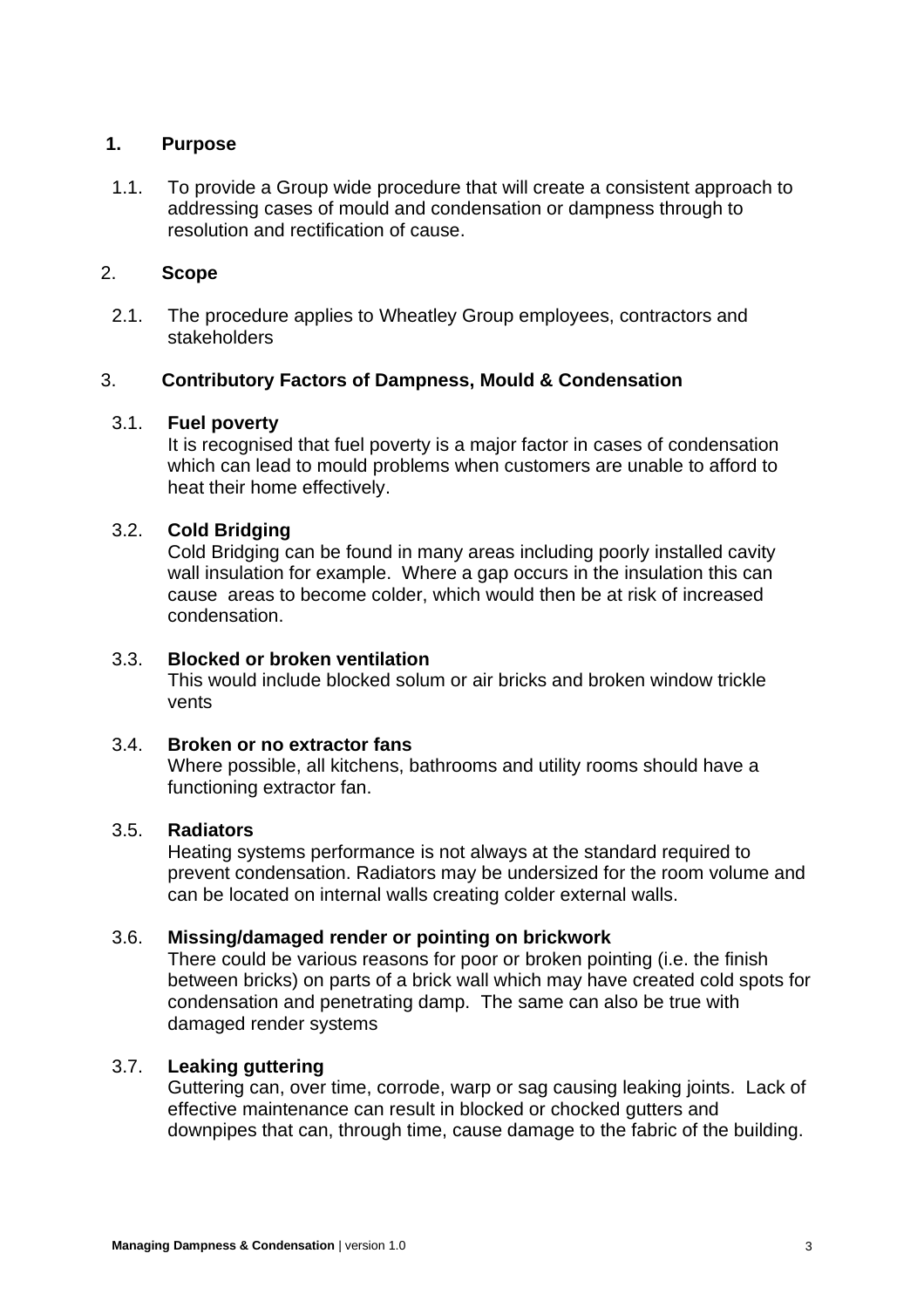## 3.8. **Leaking roofs**

This could be caused by many things i.e. damaged or missing tiles, damaged flashing, roof vents or chimneys, blocked gutters or simply that the roof has is approach the end of its serviceable life.

#### 3.9. **Unvented and condensing tumble dryers**

These can produce excessive amounts of water vapour in the property, encouraging condensation.

#### 3.10. **Customer management of the home**

Excessive humidity within the home and the lack of adequate ventilation is the primary cause of condensation. Drying clothes on space heaters, cooking with lids off pans, and over-crowding all add to the moisture levels within a property.

#### 3.11. **Rising damp**

Rising damp can occur where there is missing or ineffective damp proof course or where a high ground level breaches the damp proof course.

#### 4. **Four Main Categories of Dampness**

#### 4.1. **Penetrating dampness**

This type of dampness will only be found on external walls or, in the case of roof leaks, on ceilings. It only appears because of a defect in the structure of the home, such as missing pointing to the brickwork, missing roof tiles, loose flashing or leaking gutters. These defects then allow water to pass from the outside to the inner surfaces. Penetrating dampness is far more noticeable following a period of rainfall and will normally appear as a well-defined 'damppatch' which looks and feels damp to the touch. "Tide marks" will be left, even in periods of dry weather.

#### 4.2. **Defective plumbing**

Leaks from water and waste pipes, especially in bathrooms and kitchens, are relatively common. They can affect both external and internal walls and ceilings. The affected area looks and feels damp to the touch and stays damp whatever the weather conditions outside. An examination of the water and waste pipes in the kitchen and bathroom and the seals around the bath, shower and sinks will usually find the problem. In cases when leaks are not attended to, rot may become established in wooden joists and floor boards leading to a risk of collapse in severe cases.

Mould may be seen with this type of dampness and even fungi are not uncommon if the defects are not addressed.

#### 4.3. **Rising dampness**

This is caused by water rising from the ground into the home. The water gets through or around a defective damp proof course (DPC) or passes through the natural brickwork if the property was built without a DPC. Rising damp will only affect basements and ground floor rooms. It will normally rise no more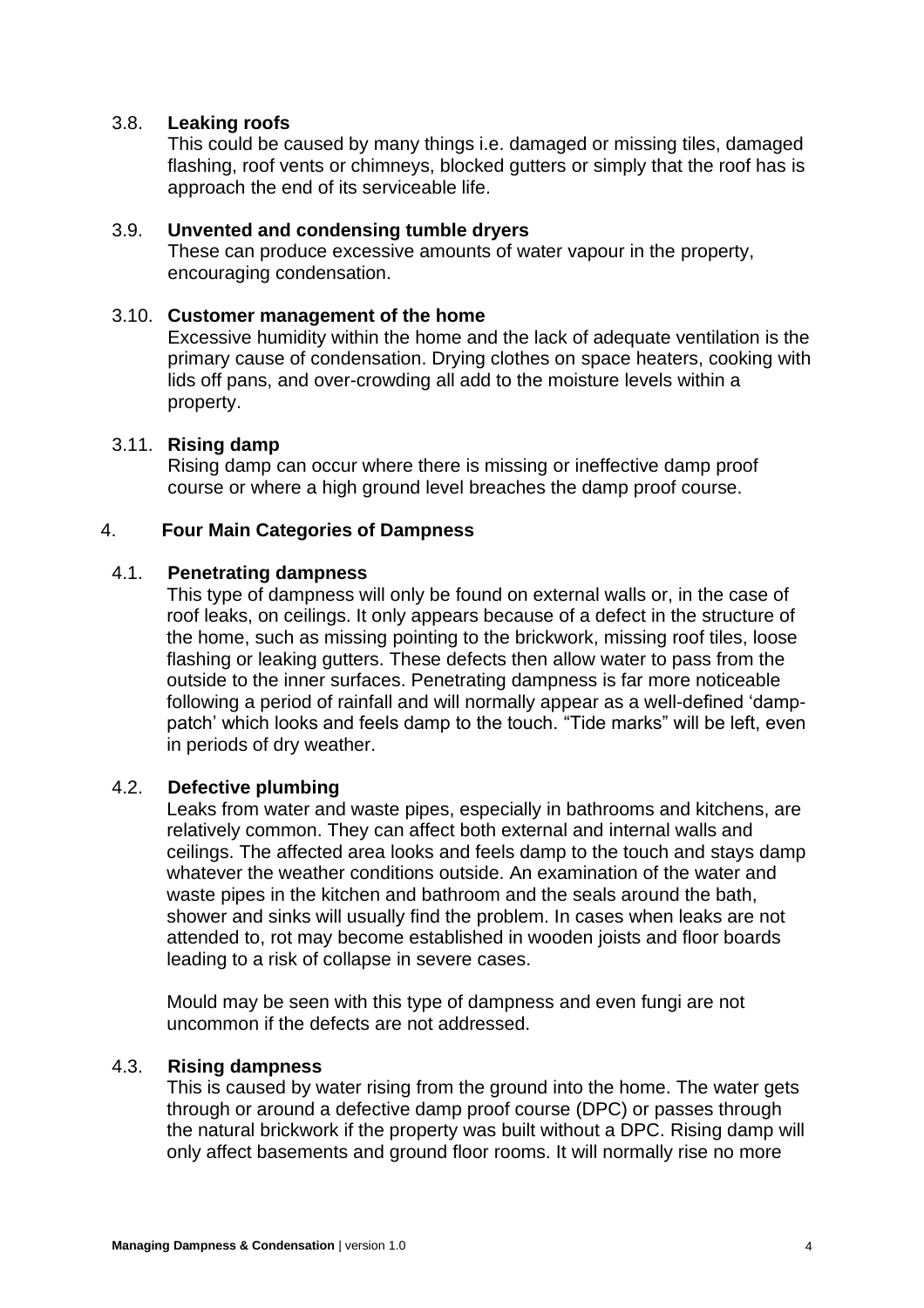than 36 inches above ground level (900mm) and usually leaves a 'tide mark' low down on the wall. You may also notice white salts on the affected areas.

Rising damp will be present all year round but is more noticeable in winter. If left untreated it may cause wall plaster to crumble and paper to lift in the affected area. Mould will rarely be seen where there is rising damp (and then only in the early stages). This is because rising dampness carries with it salts that prevent the growth of mould.

# 4.4. **Condensation and mould growth**

This is by far the most common enquiry we receive from customers which often leads to a repair request.

Condensation is caused by water vapour or moisture in the air, inside the dwelling, coming into contact with a colder surface, such as a window or wall. The drop in temperature causes water to form on the surface. This water may then soak into the wallpaper, paintwork or plasterwork. Mould spores are invisible to the naked eye but are in the air all around us all of the time and will quickly grow on surfaces where condensation has formed into a visible covering.

Condensation can be more prevalent during the colder months and we often experience a spike in customer demand during Autumn and Winter. A symptom of condensation is mould growth which is usually found in the corners of rooms, north facing walls and on or near windows. It is also found in areas of little air circulation such as behind wardrobes and beds, especially when they are pushed up against external walls. It also forms in bathrooms and kitchens as they are high moisture areas or in properties which are overcrowded.

All homes are affected by condensation at some point however certain activities can increase the problem and good practices can eliminate this from becoming a bigger problem. Condensation and mould growth can often be a consequence of customer habits and lifestyles . Cooking, washing and drying clothes indoors etc. all produce water vapour that can only be seen when tiny drops of water (condensation) appear on colder surfaces such as walls, windows, ceilings or mirrors and often unseen on clothing, shoes and furniture.

The amount of condensation in a home depends upon a number of things, most importantly-

- How much water vapour is produced by the actions of its residents
- How cold or warm the property is
- How much air circulation (ventilation)
- How well the property has been insulated.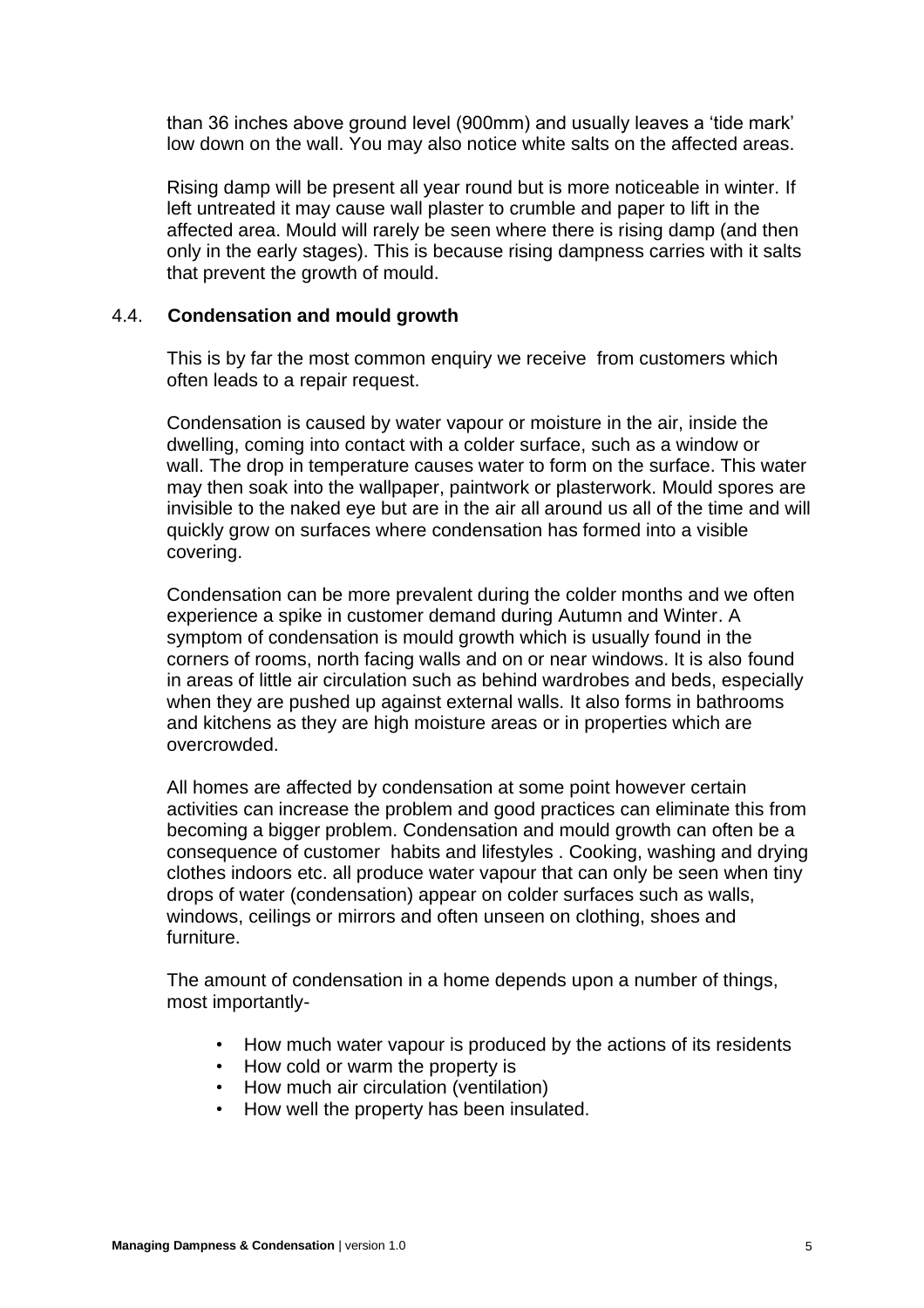Simply turning up the heating will not sort out the problem, this may only temporarily reduce condensation. All factors may need to be looked at to reduce the problem. The first sign of a problem is often water vapour condensing on windows and other cold surfaces, which then takes a long time to disappear. This allows the surfaces to become damp resulting in mould growing on these damp areas.

#### **5. Procedure / Process**

How to Manage a Report of Damp or Mould and Condensation

#### **5.1. First contact**

- Call received by Customer First Centre
- A service request will be sent to Fuel advisor team for condensation
- Fuel advisor to give tailored advice to alleviate condensation and provide energy savings
- Where there is no evidence of lifestyle related condensation, the Fuel Advisor should request the assistance of a Repairs, Investment & Compliance Officer (RICO) to help conduct a full survey of the property.
- Fuel advisor to leave monitoring/remedial products with the customer, hydrometers, mini dehumidifiers and mould wash down sprays to be left with every customer, consideration also for top up voucher for customers struggling to heat homes
- Where required raise a line for antifungal wash down via Go Mobile
- Fuel advisor to update Astra and feedback to Housing Specialist Team leads
- Housing specialist team to contact customer after 28 day period to assess effectiveness, where issue remains unresolved escalate to Repairs Investment & Compliance Team (bullet 3 below)

# **5.2. Repeat contact**

- Customer calls with follow up or repeat contact. Customer Service Advisor probes if this is a follow up to an ongoing open case or if the case had been closed. Open cases will be referred to the Fuel Advisor with all qualifying information.
- In event the customer wishes to escalate their case or identify that their case was closed in the last 6/12 months, and this has reoccurred or identify that new condensation/mould/dampness issues exist. The case will be qualified by Customer Service Advisor and passed to Housing Specialist Team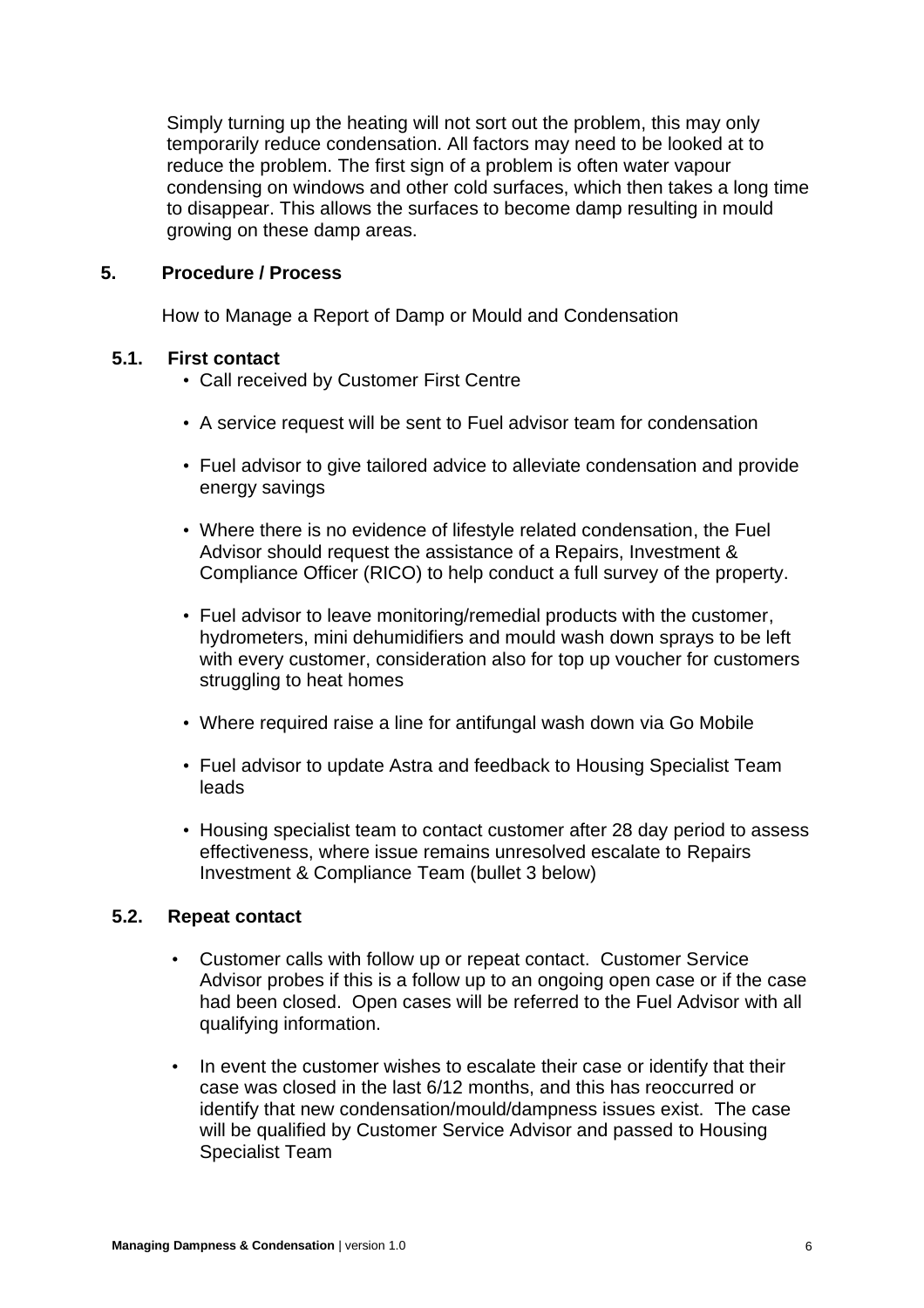- Housing Specialist Team will triage call and collaborate with FA to identify if a follow up visit or a joint visit with a RICO would be more appropriate. Identifying if issues have worsened or if new areas affected and if technical inspection may be required. At this point of escalation a report should be created jointly with RICO and Fuel Advisor to record the assessment and identify actions to resolve.
- The HST will look to resolve any repeat or recurring contacts. The objective to minimize any dissatisfaction, should the customer identify that they are still dissatisfied and look to pursue a complaint this will be recorded and progressed in line with complaints policy.

Fuel advisor to leave monitoring/remedial products with the customer, hydrometers, mini dehumidifiers and mould wash down sprays to be left with every customer, consideration.

# **5.3. How to Manage a Report of Defective plumbing**

- Call received by Customer First Centre
- Customer Service Adviser will assess the repair type following discussion with the customer
- Repair will be categorised as either Emergency (response within 24 hours but typically within 4 hours) where the leak cannot be contained and will likely cause significant damage or as an Appointment (up to 15 days based on customer requirements but typically within 3 days) where the customer confirms for example that there is a minor drip which can be contained
- Most repairs of this type are first time fix, however where a trades operative identifies additional works for example water staining on ceilings below a bathroom, water damage to kitchen fitments, a follow on technical inspection will be arranged to establish any further remedial works.

# **5.4. How to Manage a Report of Penetrating dampness & Rising dampness**

- Call received by Customer First Centre
- Customer Service Adviser will assess the repair type following discussion with the customer
- Repair will be generally be categorised as Programmed and an appointment will be arranged for a technical inspector to visit the property to fully diagnose the issue
- Most repairs of this type are associated with either defective guttering/downpipes and/or missing or dislodged roof tiles